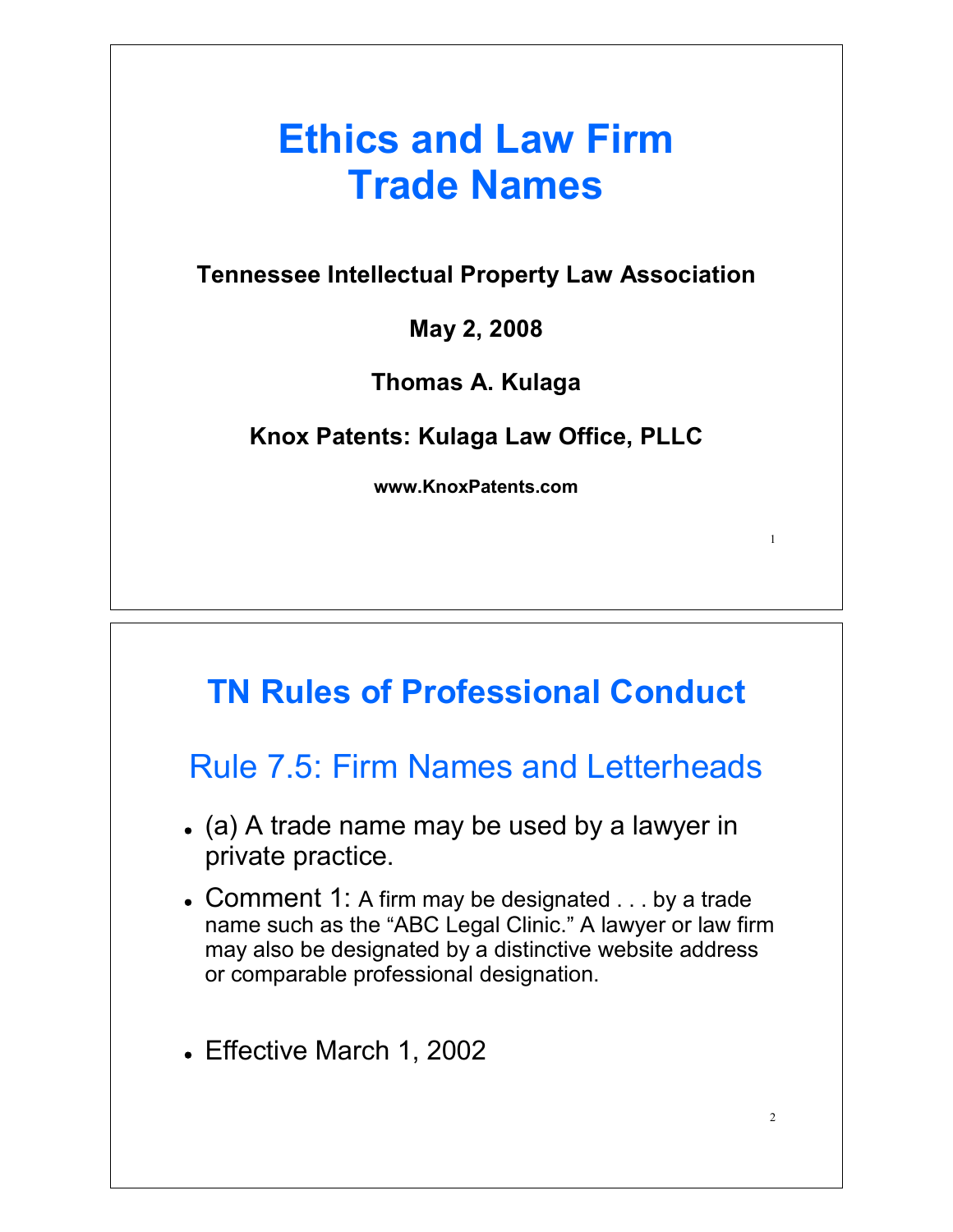

### **Examples of IP Trade Names**

- **Aileen Law** . A Law Firm, P.C.
- Chuck-full of Ideas **Chuck Bagg**
- Eufra Patent Services Eustace Franklin
- **Patricia Costanzo** • Pats Pending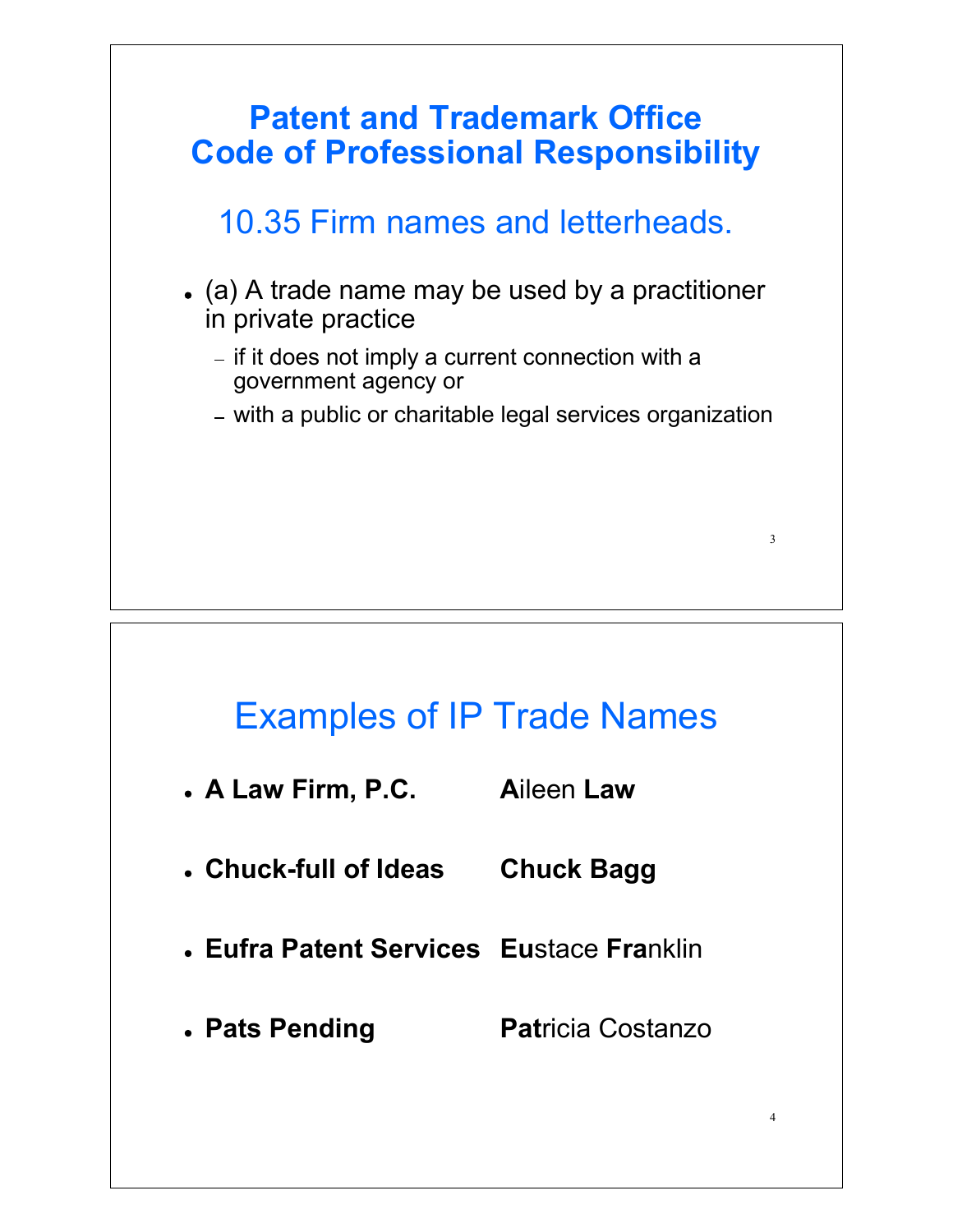## Who Uses Trade Names?

- Newly registered
- Patent Agents
- Small firms and solo practitioners

# More Examples of Trade Names

5

6

- Advantage IP Law Firm
- Focus on Patents Inc.
- IP Strategists, LLC
- IP Support Services, LLC
- Invent Capture, LLC
- **Patents on Demand**, PA
- **QuickPatents**, Inc.

dba **Dirt Cheap Patents**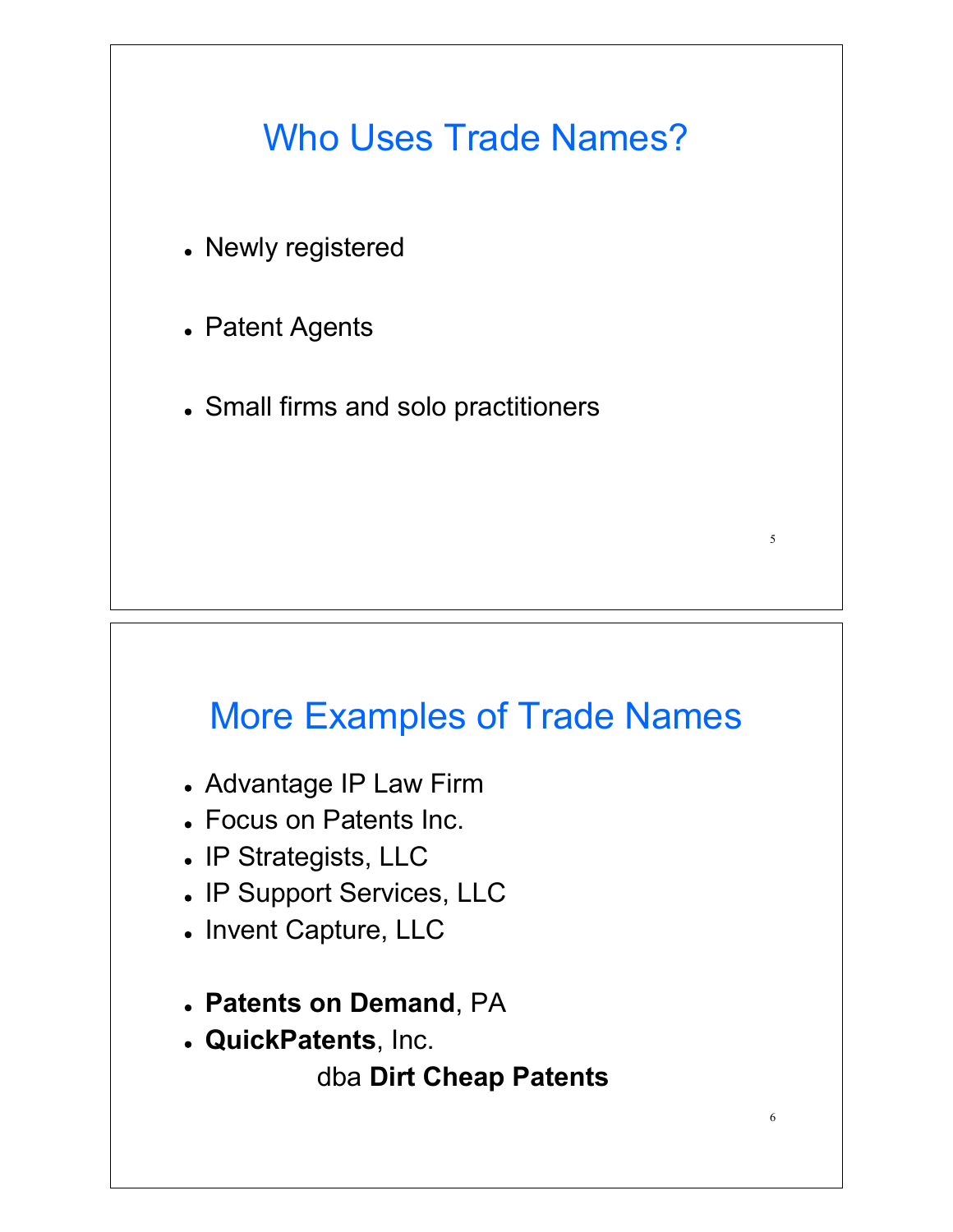### **Tennessee Rules of Professional Conduct**

#### **CHAPTER 7**

#### **INFORMATION ABOUT LEGAL SERVICES**

#### **Rule 7.5**

#### **FIRM NAMES AND LETTERHEADS**

(a) A lawyer shall not use a firm name, letterhead, or other professional designation that violates Rule 7.1. A trade name may be used by a lawyer in private practice if it does not imply a connection with a government agency or with a public or charitable legal services organization and if it does not otherwise violate Rule 7.1.

(b) A law firm with offices in more than one jurisdiction may use the same name in each jurisdiction, but identification of the lawyers in an office of the firm shall indicate the jurisdictional limitations on those not licensed to practice in the jurisdiction where the office is located.

(c) The name of a lawyer holding a public office shall not be used in the name of a law firm, or in communications on its behalf, during any substantial period in which the lawyer is not actively and regularly practicing with the firm.

(d) Lawyers may state or imply that they practice in a partnership or other organization only when that is the fact.

#### **COMMENTS**

[1] A firm may be designated by the names of all or some of its members, by the names of deceased or retired members where there has been a continuing succession in the firm's identity, or by a trade name such as the "ABC Legal Clinic." A lawyer or law firm may also be designated by a distinctive website address or comparable professional designation. Although the United States Supreme Court \* has held that legislation may prohibit the use of trade names in professional practice, use of such names in law practice is acceptable so long as it is not misleading. If a private firm uses a trade name that includes a geographical name such as "Springfield Legal Clinic," an express disclaimer that it is not a public legal aid agency may be required to avoid a misleading implication. It may be observed that any firm name including the name of a deceased partner is, strictly speaking, a trade name. The use of such names to designate law firms has proven to be a useful means of identification. However, it is misleading to use the name of a lawyer not associated with the firm or a predecessor of the firm.

[2] Paragraph (c) does not require a change in a law firm's name or letterhead when a member of the firm interrupts his or her practice to serve, for example, as an elected member of the Tennessee General Assembly so long as the lawyer reasonably expects to resume active and regular practice with the firm at the end of the legislative session. Such a hiatus from practice is not for a substantial period of time. If, however, a lawyer were to curtail his or her practice and enter public service for a longer or indefinite period of time, the lawyer's firm would have to alter its name and letterhead.

[3] With regard to paragraph (d), lawyers sharing office facilities, but who are not in fact partners, may not denominate themselves as, for example, "Smith and Jones," for that title suggests partnership in the practice of law.

\* TAK Note: *Friedman v. Rogers*, 99 S.Ct. 887, 440 U.S. 1 (1979), held that it is constituional for a state to prohibit the practice of optometry under a trade name.